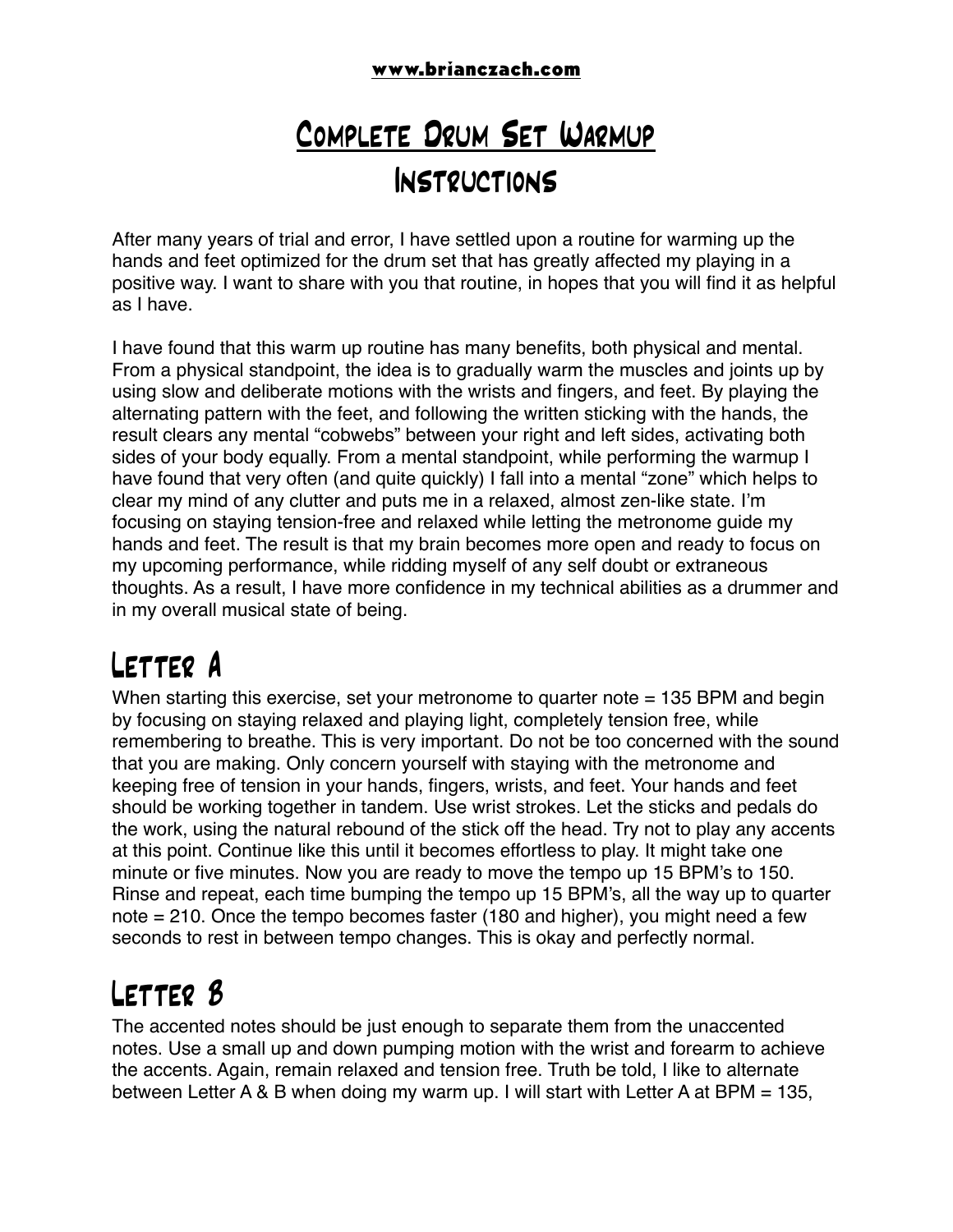and then switch over to Letter B before moving up the tempo. I encourage you to practice it this way also. However, for younger or inexperienced players, you might want to practice these as two separate ideas and that's why I chose to separate them on paper when I wrote them. There is no right or wrong way to implement these ideas into your warmup routine.

## Letter C

By now your hands should be feeling really warm, and when time is short you could stop right here. However, when I have the time I like to continue with a few other exercises to keep the chops feeling fresh. Letter C is an exercise I picked up from a Steve Smith DVD, and it takes you though singles, doubles, and inverted doubles leading with both right and left hands. At BPM = 210 this will be a difficult exercise for most, but find the top speed at which you can get through all 8 bars without any hiccups in the stream of 16th notes. Remember, you're going for cleanliness, not just speed. Stay relaxed. Feel free to add an accent on the "1" of each bar if that helps to make the transition from one sticking to the next.

#### Letter D

Using the Moeller stroke (using a "down, tap, up" stroke), this exercise reinforces the "whipping" power stroke that is so effectively used on the drum kit. You're still at quarter  $note = 210$  BPM.

## Letter E & F

Up until now we've done single strokes and double strokes so this gets our hands used to playing multiple strokes. The key here is letting the stick BOUNCE on the head, using the natural rebound of the snare head or drum pad. The stick is doing the work, and you are just getting out of the way to allow that stick to bounce in a controlled manner. This can be played using the Moeller stroke or simply by using the free stroke, at your discretion.

# Letter G & H

We all know the paradiddle so well but I want you to think about it in more of a MACRO sense. Think of each grouping of 4 notes (that is, each RLRR or LRLL) as ONE idea or thing. Now using the momentum generated from the accented note, allow the stick to finish the double on that side of the paradiddle. When doing this correctly, it should almost feel like you're only playing  $R$  L R L (or in the case of Letter H, R R R L L L), from the accents themselves, with the unaccented notes almost playing themselves.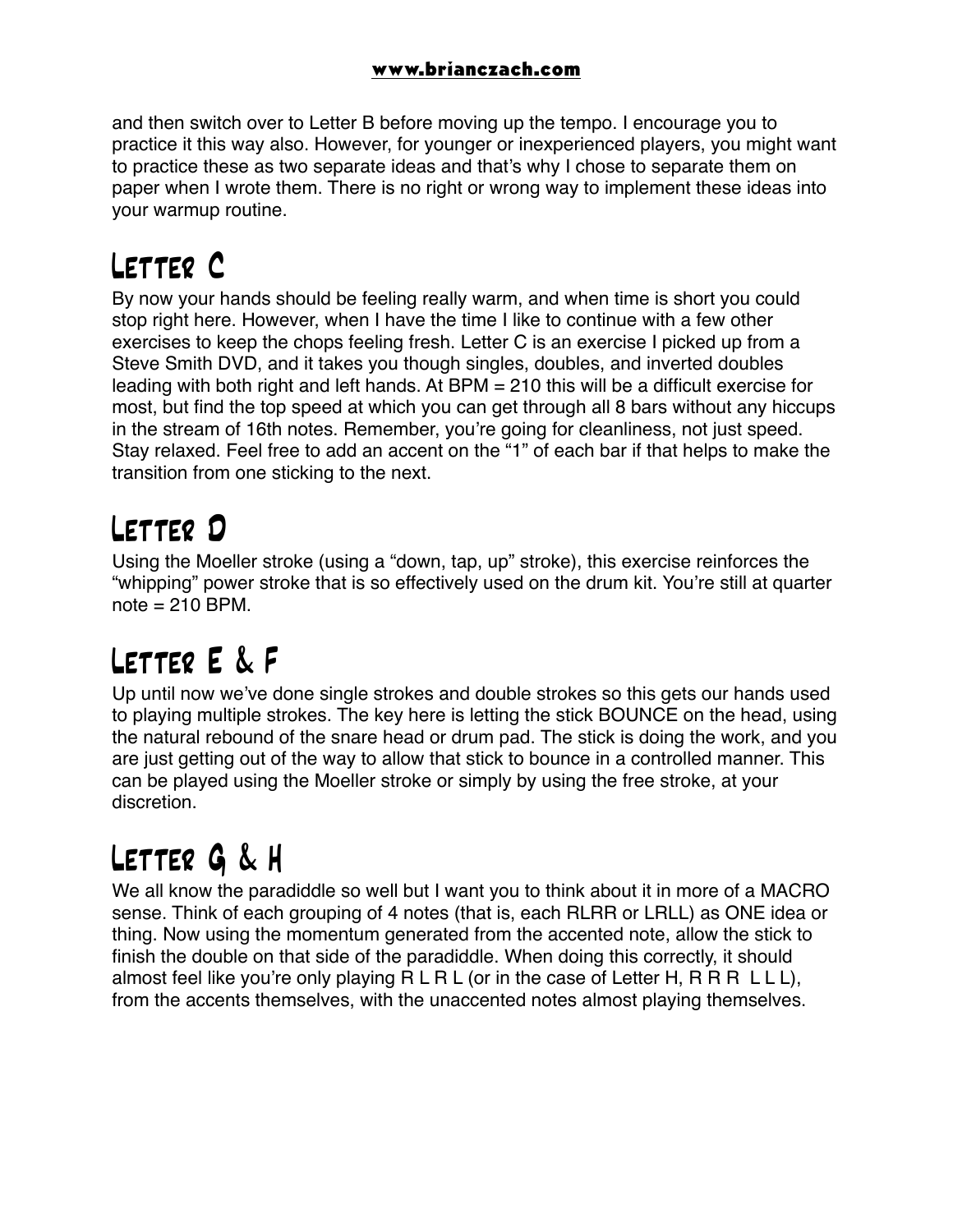Drum Set

# Complete Drum Set Warmup